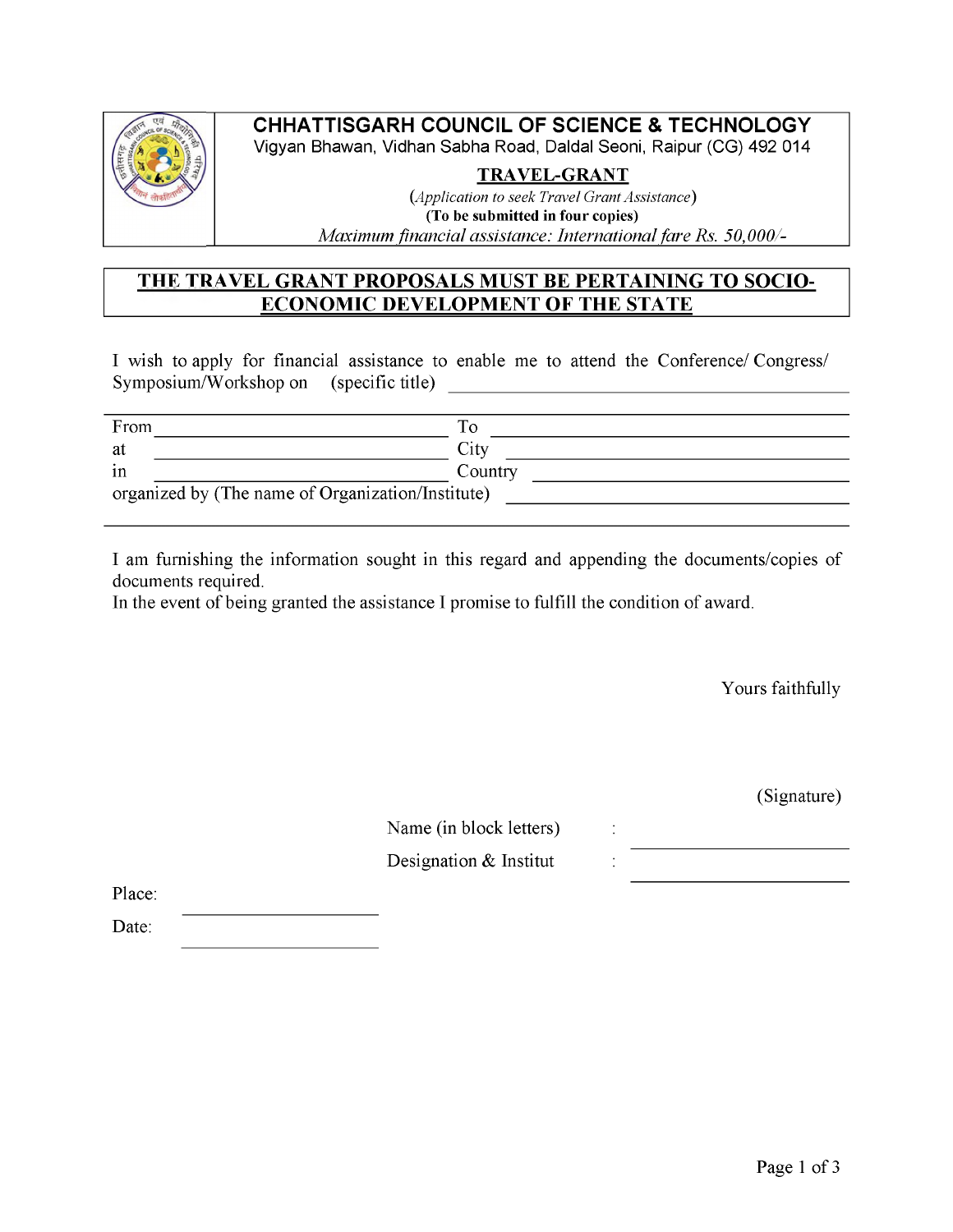| 1.                    | Name (in block letters)                                                                                                                                                   |        |                          |  |
|-----------------------|---------------------------------------------------------------------------------------------------------------------------------------------------------------------------|--------|--------------------------|--|
|                       | (Family Name)                                                                                                                                                             |        | (Personal Name)          |  |
| 2.                    | Designation                                                                                                                                                               |        |                          |  |
| 3.                    | Institution                                                                                                                                                               |        |                          |  |
| $\mathcal{A}_{\cdot}$ | Title of paper for presentation                                                                                                                                           |        |                          |  |
| 5.                    | Nature of participation (Chairing a Scientific<br>Session, Keynote address, Delivering Invited<br>Lecture, Presentation of Paper Oral/poster)                             |        |                          |  |
| 6.                    | Earlier participation in Conference/Seminar<br>etc. aboard during last three years (Please<br>given following details)<br>(i) Congress/Conference, etc                    |        |                          |  |
|                       | (ii) Place                                                                                                                                                                |        |                          |  |
|                       | (iii) Year attended                                                                                                                                                       |        |                          |  |
|                       | (vi) Funding Agency                                                                                                                                                       |        |                          |  |
| 7 <sub>1</sub>        | Facilities extended by Sponsors/Organizers                                                                                                                                |        |                          |  |
|                       | of the present Conference                                                                                                                                                 |        |                          |  |
| (i)                   | Travel full/in-part/nil                                                                                                                                                   |        |                          |  |
| (ii)                  | Boarding & lodging full/in-part/nil                                                                                                                                       |        |                          |  |
| (iii)                 | Internal travel full/in-part/nil                                                                                                                                          |        |                          |  |
| 8.                    | Registration fee:                                                                                                                                                         | Amount |                          |  |
| 9.                    | Support sanctioned/promised by other agencies:                                                                                                                            |        |                          |  |
|                       | Name of Agency                                                                                                                                                            |        |                          |  |
|                       | Nature & Amount of Support (Rs)                                                                                                                                           |        |                          |  |
|                       | Sanctioned/Promised/Applied for                                                                                                                                           |        |                          |  |
|                       | Return fare                                                                                                                                                               |        |                          |  |
|                       | International Rs.                                                                                                                                                         |        | (Economy class air fare) |  |
|                       | From                                                                                                                                                                      | to     | and back                 |  |
|                       | in<br>presentation<br>How<br>the<br>in<br>the<br>Conference/Congress/Symposium/Workshop<br>related to your research work.<br>How the presentation would be beneficial for |        |                          |  |
|                       | parent organization/State.                                                                                                                                                |        |                          |  |
|                       | Recommendation<br><sub>of</sub><br>the<br>forwarding<br>authority                                                                                                         |        |                          |  |

Date:<br>Seal: (Signature of the Applicant) Seal: (Signature of the Head of the Institute)